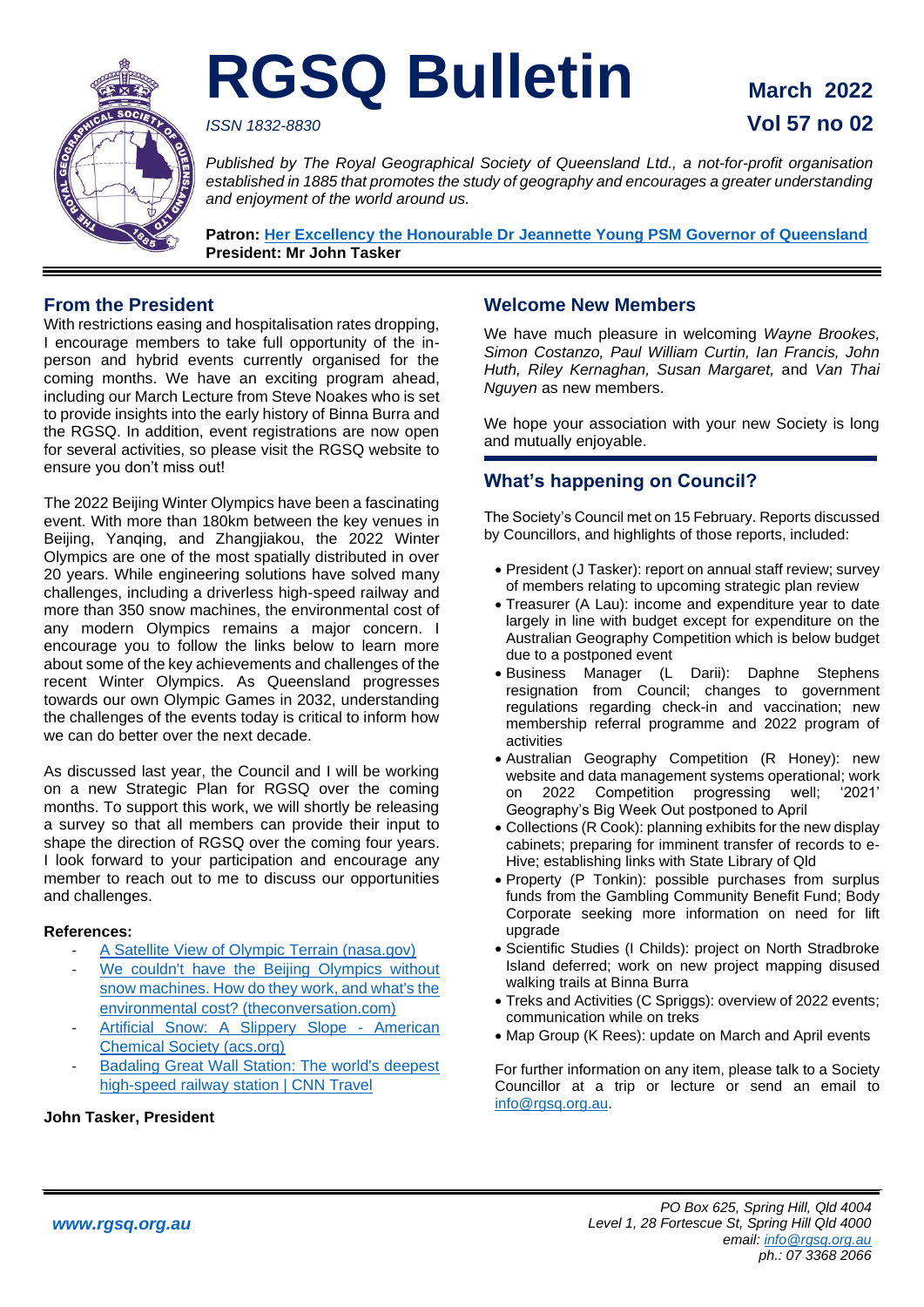## **WHAT'S ON**

**For all upcoming RGSQ events, please visit the Society's website [www.rgsq.org.au](http://www.rgsq.org.au/) unde[r 'What's On'.](https://rgsq.org.au/whatson)**

## **March Lecture**

*Linking the Binna Burra story to the 1885 origins of the RGSQ*

*presentation by Steve Noakes Binna Burra Lodge Board Chairperson*

### **Tuesday 1 March 7:30 pm Zoom only**

#### **Register:<https://rgsq.org.au/event-4642775>**



*Steve Noakes coming out of the bushfire devastation at Binna Burra Lodge in September 2019.*

The Binna Burra story goes back to 1885 and the beginning of the Royal Geographic Society of Queensland (RGSQ) and its President in 1896, Robert Martin Collins (1843 - 1913), one of the founders of the National Park system in Queensland. Collins's fought a 20-year battle to conserve the McPherson Ranges, being joined in 1911 by the then young Romeo Lahey who energetically lobbied and petitioned for a national park. Two years after Collins died, the 19,035 ha Lamington National Park was declared in July 1915 – Queensland's ninth national park. In 1930 the National Parks Association of Queensland (NPAQ) was formed with Romeo Lahey (1887-1968) as the inaugural President (from 1930 to 1968) and Arthur Groom (1904-1953) the foundation Secretary of NPAQ. In 1933 Romeo Lahey and Arthur Groom led the formation of Binna Burra Lodge (initially the company was called Queensland Holiday Resorts). Fast-forward to 2019 and at the beginning of the Australian 'Black Summer Bushfires' the central lodge and pioneer cabins at Binna Burra were destroyed. Steve's address will link the Binna Burra story to the origins of the RGSQ, the development and management of Queensland's national parks and the 2019 impact of the Black Summer bushfires on the legacy of early conservationists such as Collins, Lahey and Groom.

**About the presenter:** Steve Noakes has been involved in the tourism sector for over 40 years - acknowledged as a leading advocate for sustainable tourism practices across the Asia Pacific region. He is founder of the international project management company, Pacific Asia Tourism, Chairperson of the Board of Binna Burra Lodge in Lamington National Park, Vice President of the National Parks Association of Queensland, and part owner/Director of Ecolodges Indonesia.

Over the past 25 years he has been Team Leader or a senior technical expert on a range of international sustainable tourism projects with current projects in Timor and Indonesia. Steve is described as 'the father' for Asia Pacific in the development of the United Nations endorsed Global Sustainable Tourism Council (GSTC). He has been an Adjunct or Visiting Professor in sustainable tourism and adventure tourism at Universities in Australia, Norway, and Finland.

**Please note:** This will be a virtual lecture delivered via Zoom. The lecture link will be emailed to all registrants closer to the lecture date. The lecture may be recorded, if you have any questions, please email us at [info@rgsq.org.au.](mailto:info@rgsq.org.au)



## **TREKS AND ACTIVITIES**

The Treks and Activities Committee are happy to offer four exciting events. Details below; to register please visit the website <https://rgsq.org.au/whatson>

## **UNIVERSITY OF QUEENSLAND MUSEUMS**

**Friday 25 March** 



**Meeting Place:** To be advised closer to the event date

**Time:** 10.30am - 2.30pm (approximately), including lunch (at member's cost) at Darwin's Café (nearby to the Museums)

**Cost:** \$8.00 members; \$13.00 non-members

**Full details and to register:** [https://rgsq.org.au/event-](https://rgsq.org.au/event-4695707)[4695707;](https://rgsq.org.au/event-4695707) *Waitlist only*

Apart from its stunning setting and architecture, the St. Lucia campus of the University of Queensland is home to some real treasures. An exploration of just three of these is planned for two activities in late March 2022.

*This trip is on the 25th of March and covers some of the UQ Museums*. This will be followed by a separate event on the 27<sup>th</sup> of March which is a one hour guided tour of the famous grotesque sculptures in the Great Court by Rhyl Hinwood AM, the sculptor. Separate registrations are required for each event.

**The UQ Anthropology Museum,** and its (most recent) exhibition - 'Kirrenderri, Heart of the Channel Country'.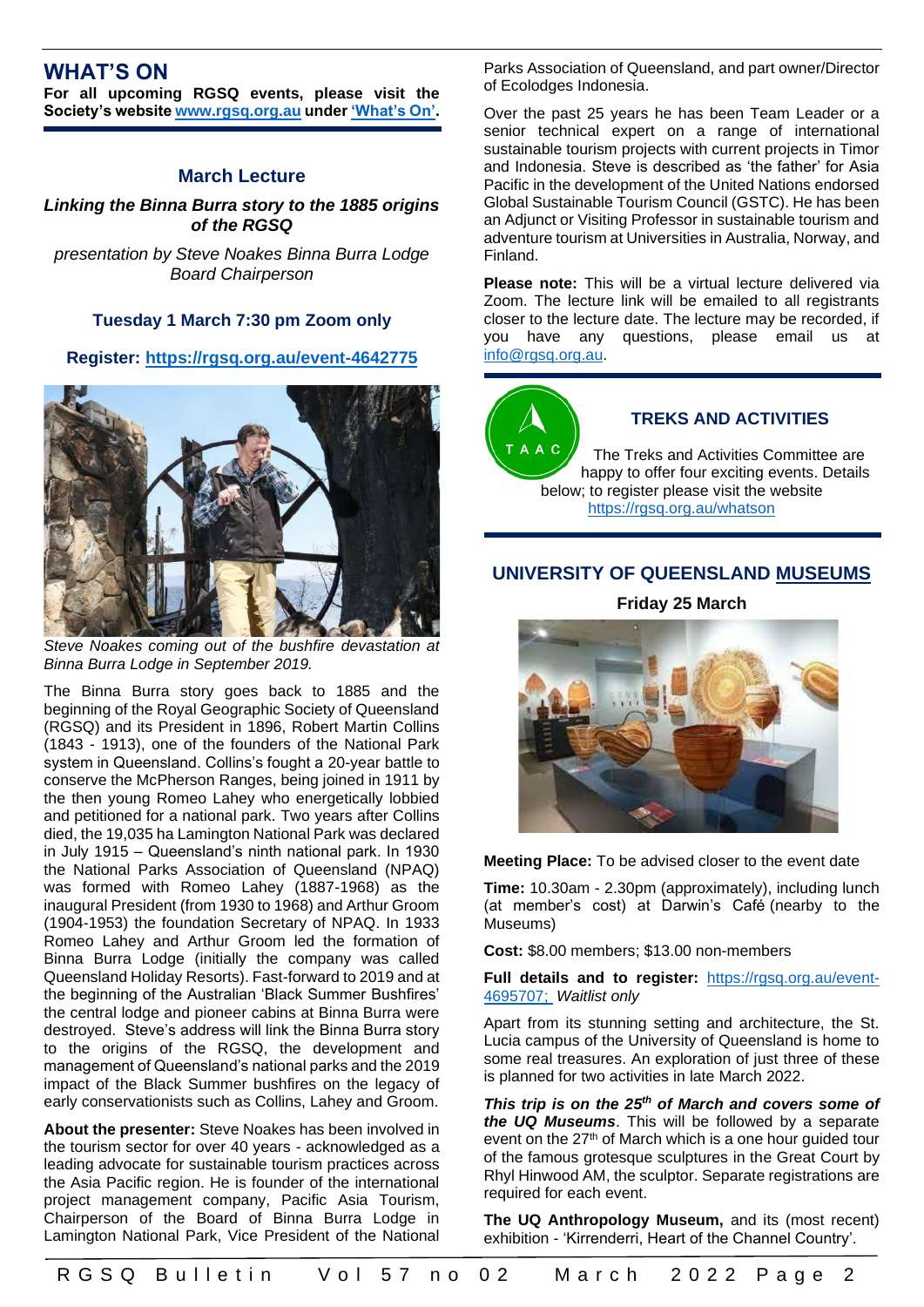A visually striking and narrative rich exhibition chronicling extraordinary stories from one of the most remote locations at the very heart of Australia, guided by Museum staff.

**The UQ RD Milns Antiquities Museum**, which houses the foremost collection of classical Mediterranean antiquities in Queensland. Museum staff will talk about the creation and operation of the museum, and the museum's collection of antiquities which spans almost 3,500 years of history. Both of these museums are in the Great Court precinct.

While the visit will conclude at (approximately) 2.30pm, members will be free to visit other venues of likely interest:

**The Physics Museum** - and the Tar Pitch Experiment the world's longest running scientific experiment.

**UQ Art Museum** which will be showing an Exhibition called Blue Assembly - Oceanic Thinking.

**Access:** Parking at UQ is extremely limited, particularly for visitors. The best and cheapest parking is on Sir William McGregor Drive on the riverside, but this fills up quickly. Travel by public transport (bus, CityCat) is recommended; 10-minute walk from the ferry terminal and eastern bus station, or 2 minutes from the western bus terminal to the Great Court precinct.

**Convenor:** Roger Grimley

## **UNIVERSITY OF QUEENSLAND GREAT COURT SCULPTURES**

### **Sunday 27 March**

**Meeting Place:** To be advised closer to the event date **Timing:** 4pm - 5pm

**Cost:** \$25.00 members; \$30.00 non-members **Full details and to register:** 

**<https://rgsq.org.au/event-4695878>**

*This event is on the 27th of March* and is a one hour guided tour of the famous grotesque sculptures in the Great Court by Rhyl Hinwood AM, the sculptor. This is following the separate event on 25<sup>th</sup> March visiting some University Museums.



Separate registrations are required for each event.

**Great Court sculptures**. The sandstone sculptures of the Great Court are icons of Queensland. Participants on the visit on the 25th of March will have their appetite whetted for this activity. The Great Court Sculptor, Dr. Rhyl Hinwood AM, will conduct a tour of the Great Court and talk about her work and experience in her creation of these stunning elements of Queensland heritage.

#### **Convenor:** Roger Grimley

## **CALOUNDRA GEMS DAY ACTIVITY Wednesday 27 April**

**When:** 8:00 am departure, return by 5.00 pm

**Where:** Bus stop 27 in Park Avenue Clayfield, near Eagle Junction Station

### **Numbers:** 25

**Cost:** members \$70; non-members \$75

Includes the bus hire, entry to the Aviation Museum and donations to volunteers at the other venues.

**Full details and to register: [https://rgsq.org.au/event-](https://rgsq.org.au/event-4688664)[4688664](https://rgsq.org.au/event-4688664)**



Caloundra is best known as a beachside holiday destination, but it is home to some unique exhibitions relevant to the development of Australia and Southeast Queensland. These include the **Queensland Air Museum, the Display of Military Memorabilia at the RSL Club, and the Caloundra Lighthouses.**

We will be travelling by bus, leaving from Stop 27 Park Avenue, Eagle Junction and going into Landsborough for morning tea (buy your own). There are a number of coffee shops and a bakery serving coffee so that we should be able to get quick service if we spread out.

We will head to the Queensland Air Museum near the Caloundra Airport. The Museum has more than 94 aircraft,



some of world aviation significance, and most of them of Australian significance. In addition, there is a large collection of aviation memorabilia. We will split into groups for a tour with guides who know the stories of the aircraft on display. Depending on COVID regulations, we may be able to enter some of the aircraft.

Lunch (buy your own) will be at the Caloundra RSL, and we will view the well-presented display of military material with some of the Sub-Branch Members. A lunch menu may be circulated so we can pre-order.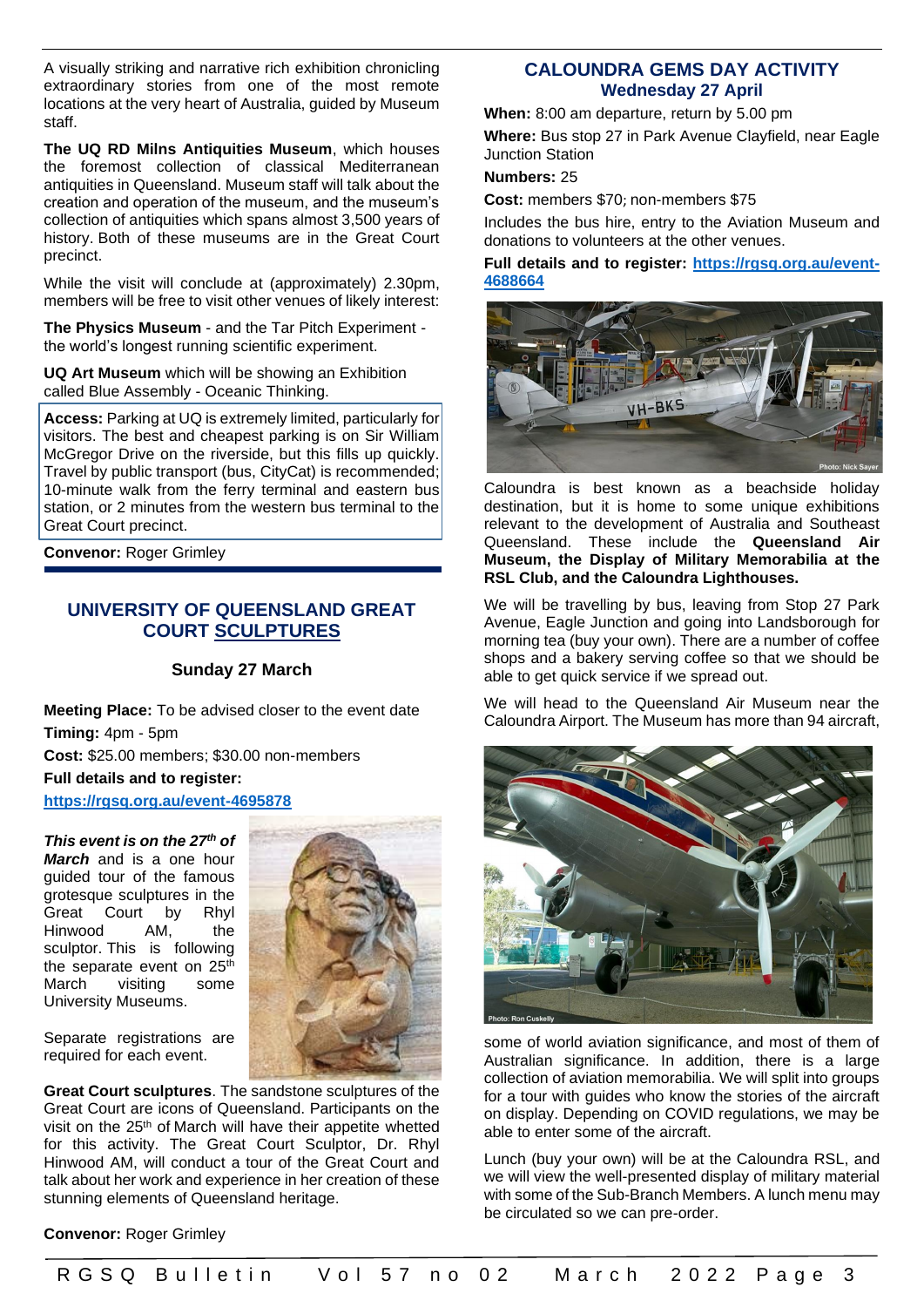The two lighthouses are no longer operational, but they have a rich history as reference points for navigation along the coast and the channel leading to the Brisbane ports. Depending on the availability of volunteers on the day, we may be able to enter the lighthouses and the generator room.

**Convenor:** Bob Reid

## **TRIP TO CENTRAL QUEENSLAND** *CALL FOR EXPRESSIONS OF INTEREST*



**Online** expressions of interest are called for members who wish to participate in a 'tagalong' road trip to **Central** Queensland in September. The trip would visit a number of points of interest with a focus on their geographical significance.

#### **Register:<https://rgsq.org.au/event-4692536>**

The trip would start formally in Monto and visit Mt Morgan, Rockhampton, Gladstone, and places in between over a period of seven days, finishing in Gladstone on Day 7. Participants could choose their own route and timing for their journeys from Brisbane to Monto and return from Gladstone to Brisbane. The distance covered from Monto via Rockhampton to Gladstone would be about 600 km while Brisbane-Monto and Gladstone-Brisbane would together add another 1000 km.

Accommodation and meals would be at participants' choice and expense. Overnight stops would be at Monto, Mt Morgan, Rockhampton, and Gladstone; for each stop, there is a selection of caravan parks (with cabins) and hotels/motels.

In Gladstone, there may be one or two commercial tours with local commentators to provide information about this highly industrialised area.

The number of participants would be limited to 20. RGSQ would charge about \$150 to cover expenses of materials plus commercial tour fees. An advance deposit may be asked for closer to the date.

Online registration for this trip will be available on the RGSQ website in the near future.

#### **NB: The dates for this trip have NOT been finalised (and could be at any time in September). Dummy dates were included for website purposes.**

In the meantime, could you please indicate your interest by registering on the website or contacting the office on 3368 2066 **by 18 March** in order to gauge the level of interest.

**Convenor:** Ralph Carlisle

## **Map Group Presentation The Struve Geodetic Arc**

22 March, 10:00 AM – 12:00 PM @ Gregory Place, 1/28 Fortescue St, Spring Hill Qld 4000 **Register: <https://rgsq.org.au/event-4681192>**

**Presenter:** Keith Treschman, Map Group and RGSQ Member

**Overview:** Frederick Wilhelm von Struve 1793-1864 was a German working for the Russian tsar Nicholas in Latvia, then under Russian control. By the method of triangulation, he used 258 triangles, 265 station points, 13 points measured astronomically and produced the Struve Geodetic Arc. It took 1816-55 across Norway, Sweden, and Russia, but now that covers the nations Norway 4, Sweden 4, Finland 6, Russia 2, Estonia 3, Lithuania 22, Latvia 2, Ukraine 4, Belarus 5, and Moldova 1.

It approximates 26° E from 45° N in the Arctic to 70° N at the Black Sea. He used chains of 66 feet length made of brass with 100 links. He was at the observatory in Dorpat, now Tartu, in Russian Estonia.

The arc was 2821 km long. He measured the quadrant as 10 002 174 m x 4 for circumference is 40 008 696 m. Eratosthenes produced 38 624 000 m. Using satellites. NASA gives 40 007 017 m. Struve was 1679 m longer, a 0.004% difference.



There are 34 markers remaining in place, and these were declared a United Nations World Heritage Site in 2005.

**Triangulation** was invented in the 17th century as a new method of measurement of distances. A series of points were laid out in the landscape in a triangle configuration. The distance between two points needs to be measured. After that, from each point, angles were measured between all the other points that could be seen from that point using a **theodolite**. A theodolite is basically a telescope on a tripod with scales showing exactly in which position it's turned, and crosshairs and knobs to fine-tune its direction.

**Costs:** \$2:00 contribution towards morning tea

**Limit:** 30. Registration on the website is required

This presentation will NOT be recorded or offered as a ZOOM viewing.

**Coordinator:** Kay Rees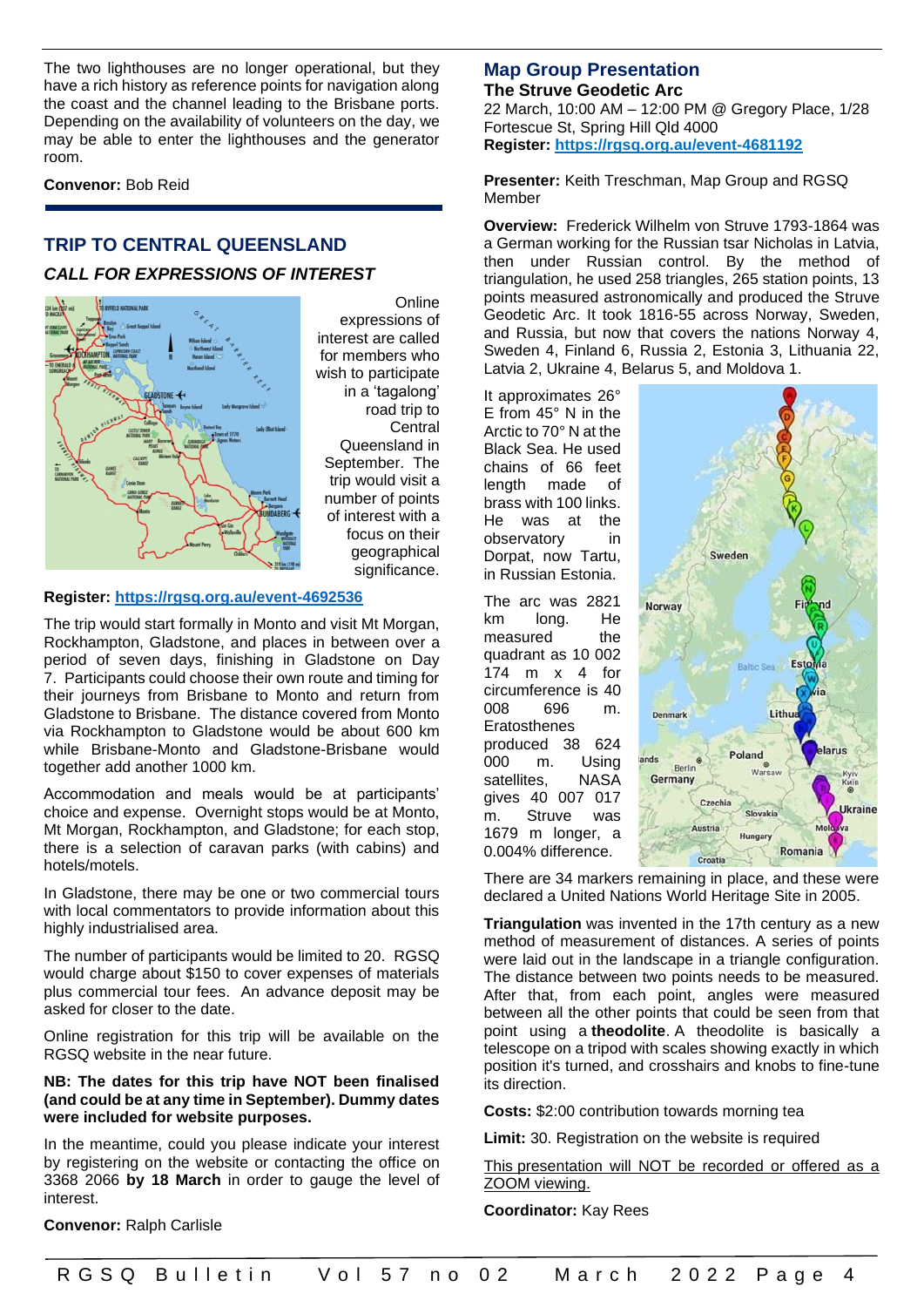## **Member Referral Program**

Every time you [refer](https://rgsq.org.au/join) a friend who joins the Society you get \$10 off your annual membership and your friend gets \$10 off the firstyear membership as well.

The easiest way to join the Society is online at [www.rgsq.org.au/join](https://rgsq.org.au/join)



Refer a new member to the Society and you both save and the Society benefits

**Terms and Conditions:** the \$10 refund applies to your current year's membership and will be paid to you when a referred member pays for a membership with the Society. If a Student member refers a friend who becomes a financial member of the Society the new member will benefit from the \$10 refund for the first year of membership, but the Student member does not benefit financially as they pay no membership fee. The offer is open to current members and valid for up to 5 referrals. (Of course, we're happy for you to refer as many other friends as you wish).

Member Referral Program effective: January 1, 2022 to December 31, 2022. Subject to extension in 2023.

Thank you for your support!

### **Recording of February lecture**



**MONTHLY LECTURE SERIES** www.rgsq.org.au

**REGIONAL WATERWAYS HEALTH REPORT CARDS:** WHAT ARE THEY AND HOW DO THEY BRING ABOUT CHANGE **MANAGEMENT IN GREAT BARRIER REEF CATCHMENTS?** LESSONS FROM THE WET TROPICS WATERWAYS PARTNERSHIP

#### **PROFESSOR STEVE TURTON**

If you missed the February lecture presented by Professor Steve Turton, RGSQ Councillor, **the recording is available on the Society's YouTube channel: <https://youtu.be/MkYa9a1sx1E>and on the website: <https://rgsq.org.au/Past-lectures-2022>**

## **Donation for the RGSQ library received from Charles Naylor**



*L to R*: Charles Naylor, RGSQ member, Jim Graham, Coordinator of the Society's Library Collections Group, Iraphne Childs, Vice-President, and Ralph Carlisle Coordinator of the Society's Map Collections Group.

The RGSQ greatly appreciates the donation to our library by Charles Naylor, a member of RGSQ, and his sister, Vivien Bradley, in memory of their late mother, Adrien Naylor, née Vlasto (1924-2020). The donation comprises a set of six of the original inaugural volumes from 1935 to 1938 of The Geographical Magazine (now Geographical*)* the magazine of The Royal Geographical Society in the UK. The volumes are inscribed "Adrien Vlasto" in her handwriting. Adrien was born into an extended Greek family whose members settled in Liverpool, England, in the late 1800s. She was a keen traveller and amateur botanist and during her long life visited many European countries, as well as Australia and Zimbabwe. Her greatest passion was for the natural world, especially the flowers of Western Australia and the Swiss Alps. One of Adrien's earliest memories was passing through the Corinth Canal aged 5 and her father pointing out birds nesting in its walls. Adrien's relatives had adventurous spirits; her uncle, Marco Pallis, was a Himalayan explorer and climber in the 1930s, and her aunt, Marietta Pallis, one of the first women to be enrolled at Cambridge University, studied the botany and ecology of the Danube Delta in 1911-12. It is fitting that Adrien's books will have a permanent home in the collections of the RGSQ. Thank you, Charles, and, your sister, Vivien.

## *Mapping the Pacific Conference hosted by the State Library of New South Wales in Sydney*

The conference Mapping the Pacific will "examine the traditional wayfinding knowledge of the Pacific community, European exploration and the mapping of the Pacific from the early modern era through to the 19th century."

The conference will be held on 2 and 3 March as a hybrid event - onsite and streamed online. Online only access is free.

Find out more about the conference, speakers and register at: [https://www.sl.nsw.gov.au/research-and](https://www.sl.nsw.gov.au/research-and-collections/research-and-engagement/mapping-pacific-conference)[collections/research-and-engagement/mapping-pacific](https://www.sl.nsw.gov.au/research-and-collections/research-and-engagement/mapping-pacific-conference)[conference](https://www.sl.nsw.gov.au/research-and-collections/research-and-engagement/mapping-pacific-conference)